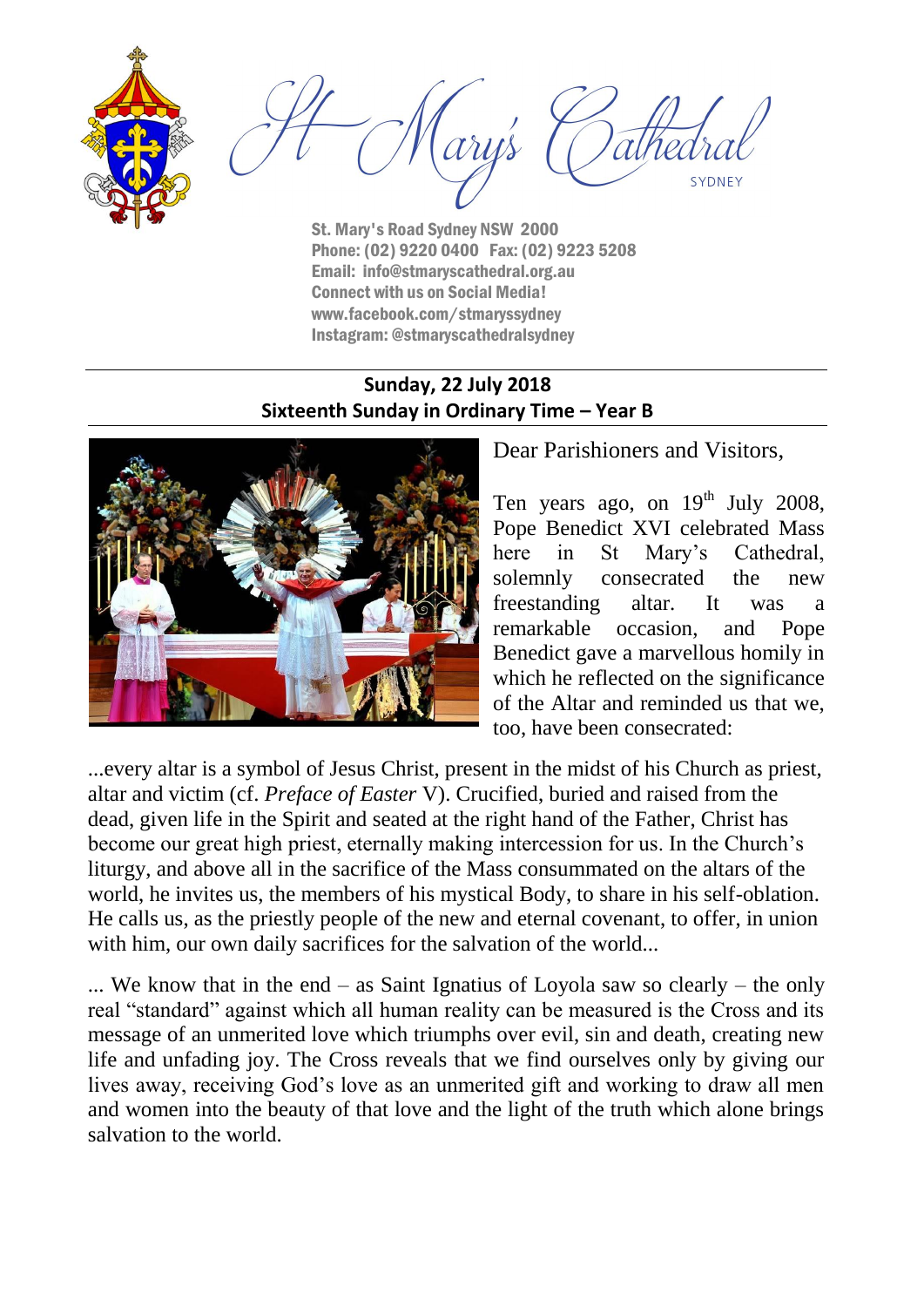It is in this truth – this mystery of faith – that we have been "consecrated" (cf. *Jn* 17:17-19), and it is in this truth that we are called to grow, with the help of God's grace, in daily fidelity to his word, within the life-giving communion of the Church. Yet how difficult is this path of consecration! It demands continual "conversion", a sacrificial death to self which is the condition for belonging fully to God, a change of mind and heart which brings true freedom and a new breadth of vision. Today's liturgy offers an eloquent symbol of that progressive spiritual transformation to which each of us is called. From the sprinkling of water, the proclamation of God's word and the invocation of all the saints, to the prayer of consecration, the anointing and washing of the altar, its being clothed in white and apparelled in light – all these rites invite us to re-live our own consecration in Baptism. They invite us to reject sin and its false allure, and to drink ever more deeply from the life-giving springs of God's grace.

May those springs of divine grace flow to each of you in the week ahead,

With every blessing for the week ahead,

*Fr Don Richardson,* Dean

**SPECIAL NOTICE:** Please note also that on **Saturday, 21 July** there will be **no 11.30am Confessions** and **no 12noon Mass**, due to the Ordination of Deacons at **10.30am.**

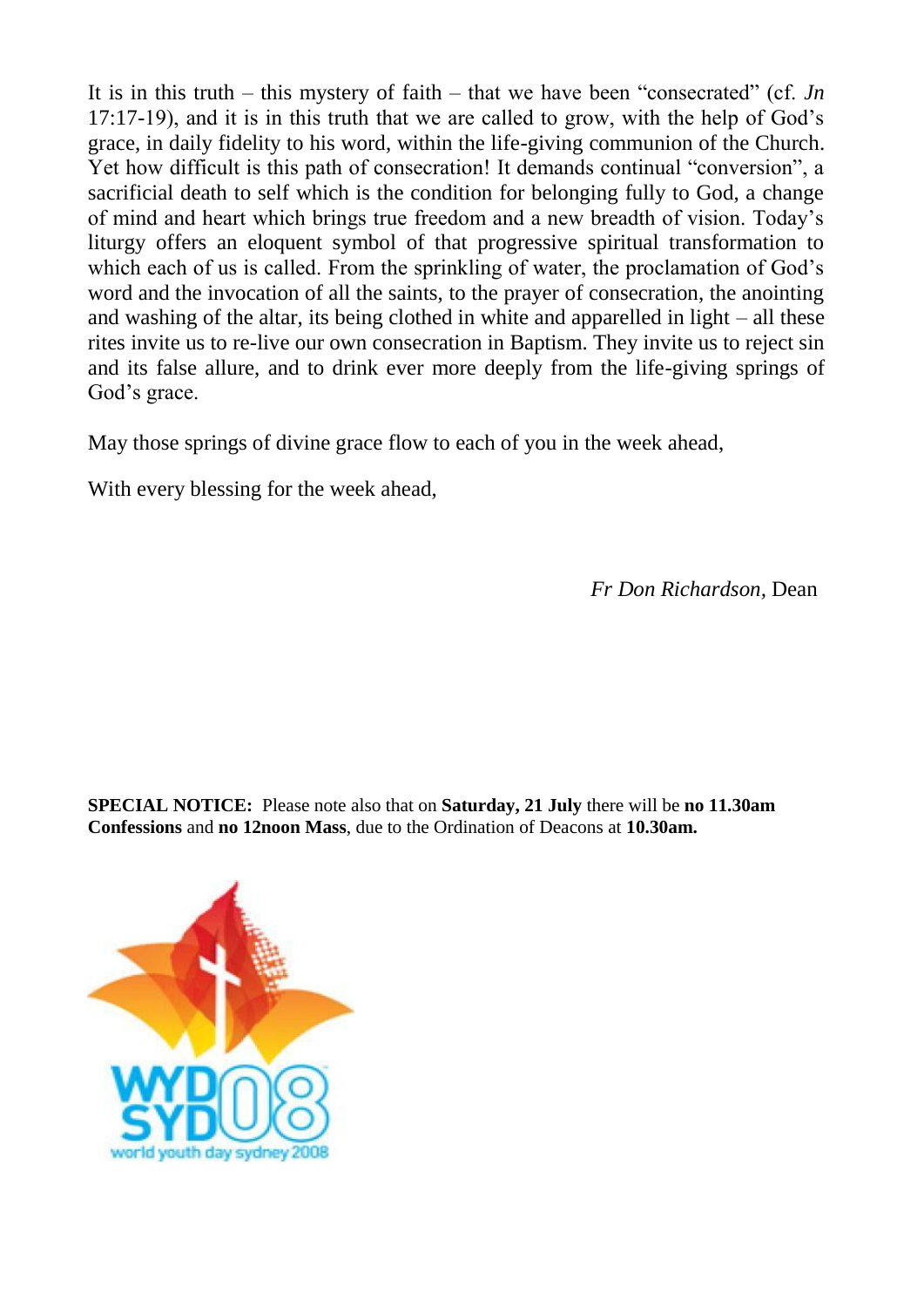*Liturgy…*

# **First Reading Jer 23:1-6**

### **A reading from the prophet Jeremiah**

### *The remnant of the flock I will gather to me, and bring them back to their pastures.*

'Doom for the shepherds who allow the flock of my pasture to be destroyed and scattered – it is the Lord who speaks! This, therefore, is what the Lord, the God of Israel, says about the shepherds in charge of my people: You have let my flock be scattered and go wandering and have not taken care of them. Right, I will take care of you for your misdeeds  $-$  it is the Lord who speaks! But the remnant of my flock I myself will gather from all the countries where I have dispersed them, and will bring them back to their pastures: they shall be fruitful and increase in numbers. I will raise up shepherds to look after them and pasture them; no fear, no terror for them anymore; not one shall be lost – it is the Lord who speaks!

'See, the days are coming – it is the Lord who speaks – when I will raise a virtuous Branch for David, who will reign as true king and be wise, practising honesty and integrity in the land. In his days Judah will be saved and Israel dwell in confidence. And this is the name he will be called: The Lord-our-integrity.'

> **The word of the Lord. Response: Thanks be to God!**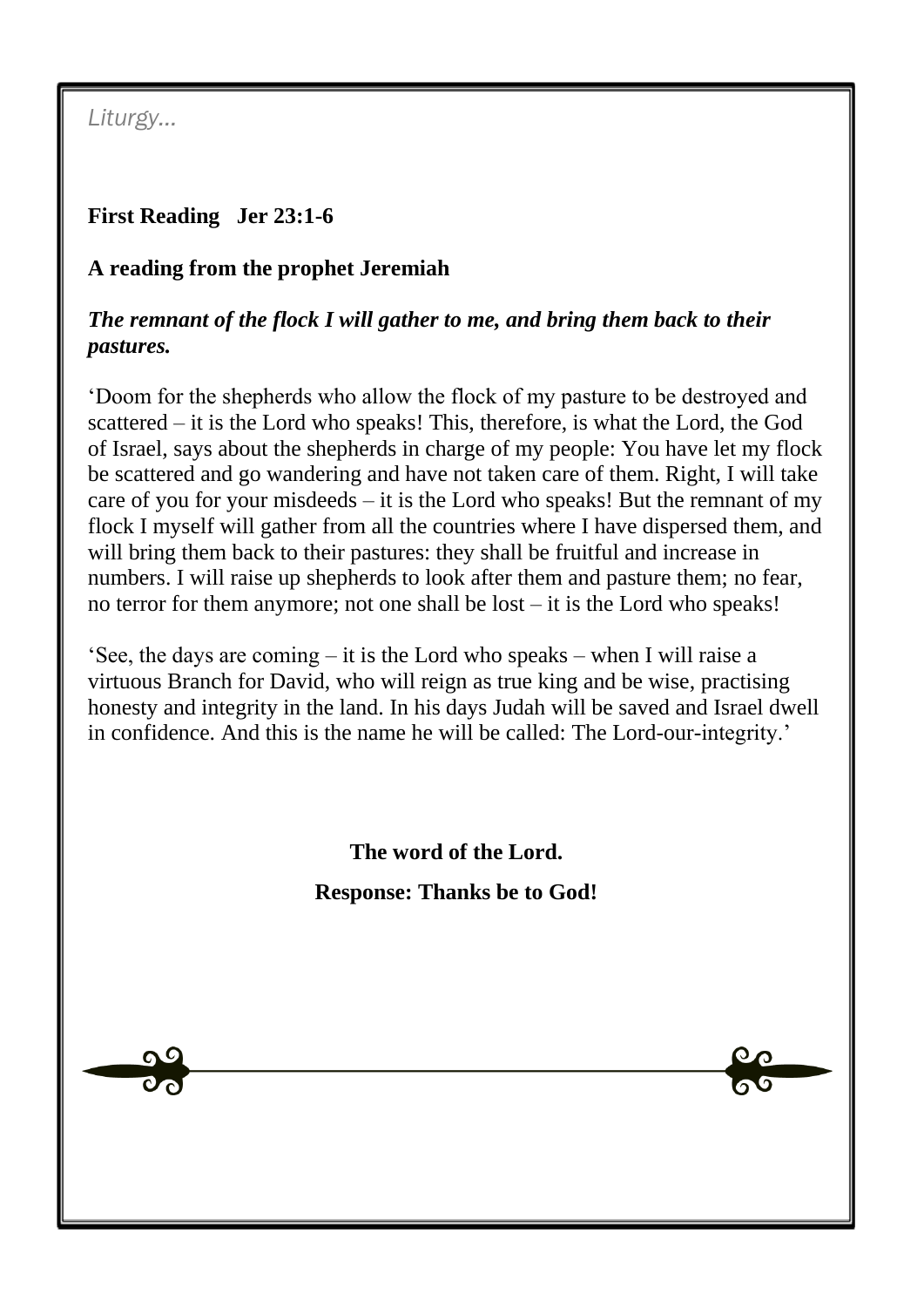# *Liturgy…*

### **Responsorial Psalm Ps 22. R. v.2**

# *(R.)* **The Lord is my shepherd; there is nothing I shall want.**

1. The Lord is my shepherd; there is nothing I shall want. Fresh and green are the pastures where he gives me repose. Near restful waters he leads me, to revive my drooping spirit. *(R.)*

2. He guides me along the right path; he is true to his name. If I should walk in the valley of darkness no evil would I fear. You are there with your crook and your staff, with these you give me comfort. *(R.)*

3. You have prepared a banquet for me in the sight of my foes. My head you have anointed with oil; my cup is overflowing. *(R.)*

4. Surely goodness and kindness shall follow me all the days of my life. In the Lord's own house shall I dwell forever and ever. *(R.)*



**Second Reading Eph 2:13-18**

#### **A reading from the letter of St Paul to the Ephesians**

#### *Christ, our peace, has made us one.*

In Christ Jesus, you that used to be so far from us have been brought very close, by the blood of Christ. For he is the peace between us, and has made the two into one and broken down the barrier which used to keep them apart, actually destroying in his own person the hostility caused by the rules and decrees of the Law. This was to create one single New Man in himself out of the two of them and by restoring peace through the cross, to unite them both in a single Body and reconcile them with God. In his own person he killed the hostility. Later he came to bring the good news of peace, peace to you who were far away and peace to those who were near at hand. Through him, both of us have in the one Spirit our way to come to the Father.

**The word of the Lord.**

**Response: Thanks be to God!**

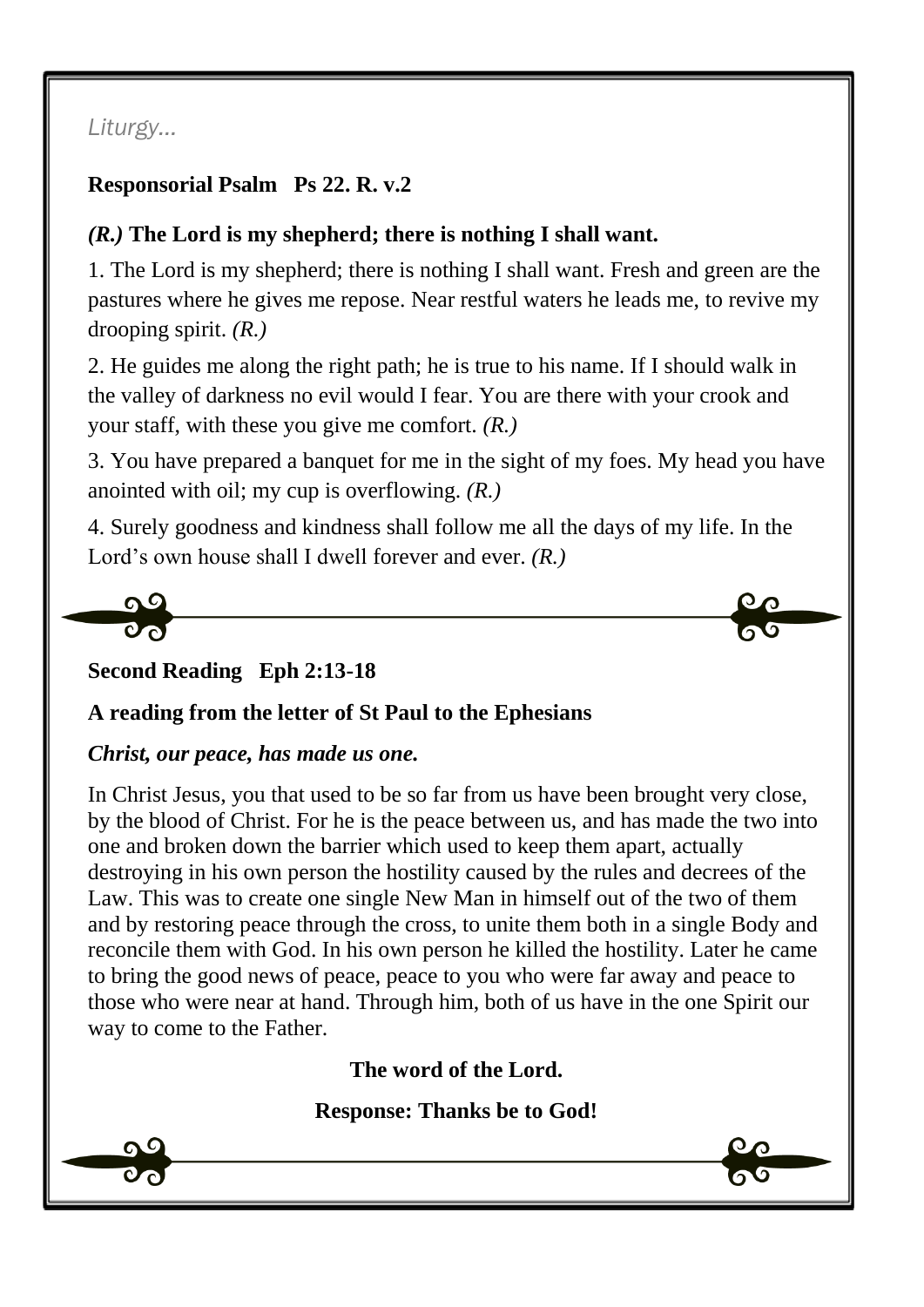*Liturgy…*

### **Gospel Acclamation Jn 10:27**

### **Alleluia, alleluia!**

My sheep listen to my voice, says the Lord; I know them, and they follow me.

# **Alleluia!**

**Gospel Mk 6:30-34**

### **A reading from the holy Gospel according to Mark**

### *They were as sheep without a shepherd.*

The apostles rejoined Jesus and told him all they had done and taught. Then he said to them, 'You must come away to some lonely place all by yourselves and rest for a while'; for there were so many coming and going that the apostles had no time even to eat. So they went off in a boat to a lonely place where they could be by themselves. But people saw them going, and many could guess where; and from every town they all hurried to the place on foot and reached it before them. So as he stepped ashore he saw a large crowd; and he took pity on them because they were like sheep without a shepherd, and he set himself to teach them at some length.

> **The Gospel of the Lord Response: Praise to you Lord Jesus Christ**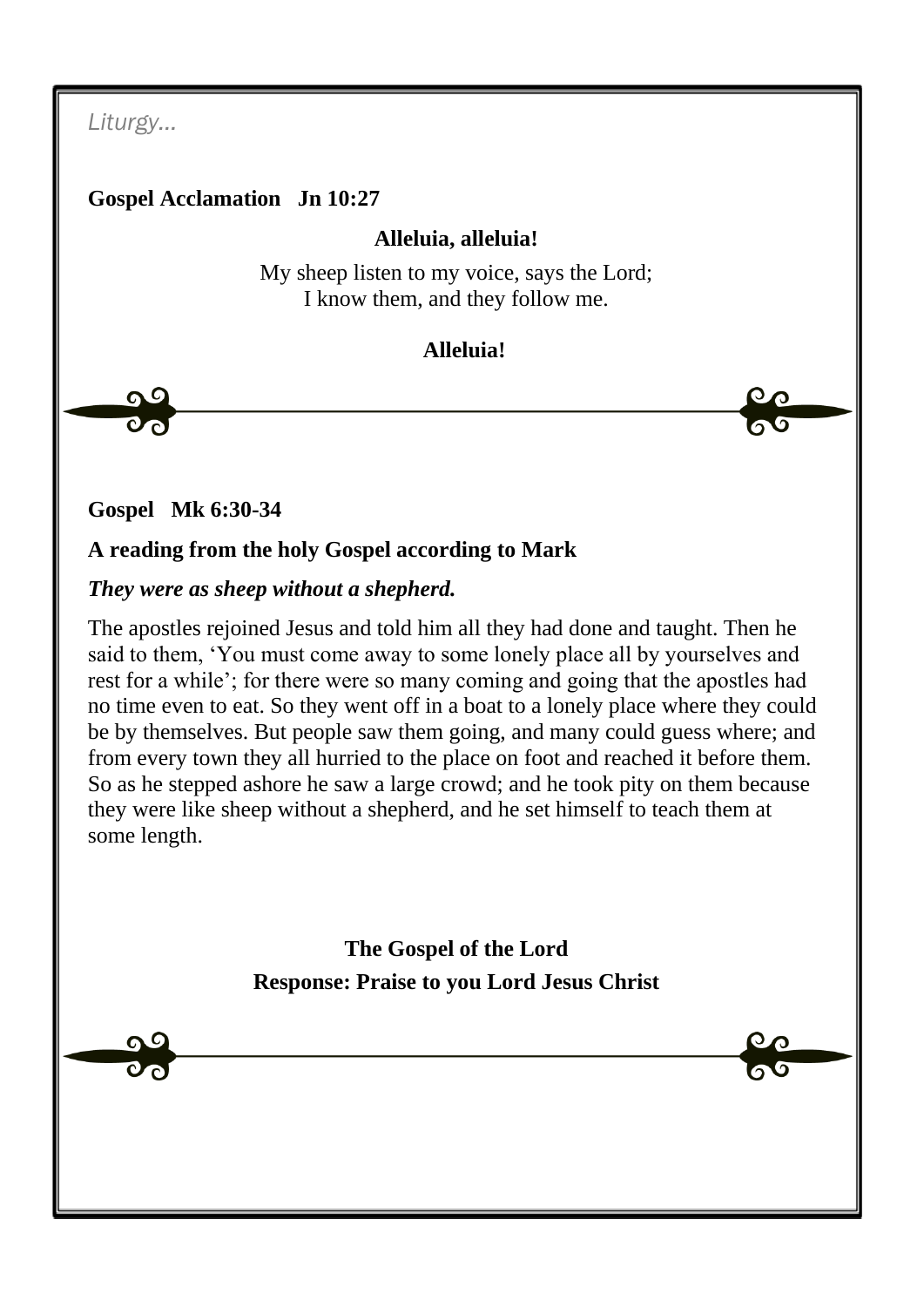

### **CATHEDRAL CLERGY**

Archbishop Anthony Fisher OP Father Donald Richardson, Dean **Father Brendan Purcell** Father Emmanuel Yoon Jae Seo Father Pierluigi Passoni

#### **CATHEDRAL STAFF**

Chris Backhouse-Cathedral Sacristan Thomas Wilson-Director of Music Helen Morassut - General Manager, St Marys Cathedral Precinct





# A COPY OF THE CATHOLIC WEEKLY CAN BE PURCHASED FOR \$2

**SPECIAL NOTICE:** Please note also that on **Saturday, 21 July** there will be **no 11.30am Confessions** and **no 12noon Mass**, due to the Ordination of Deacons at **10.30am**.

| <b>Weekend Mass</b>                | Saturday Vigil:                                                                                                                                          | 6.00pm                                                                                        |
|------------------------------------|----------------------------------------------------------------------------------------------------------------------------------------------------------|-----------------------------------------------------------------------------------------------|
|                                    | Sunday:                                                                                                                                                  | 7.00am, 9.00am, 10.30am (Solemn High Mass);                                                   |
|                                    |                                                                                                                                                          | 12noon Latin Mass in the extraordinary form; 6.00pm Mass                                      |
| <b>Weekday Mass</b>                | Monday to Friday:                                                                                                                                        | 6.45am, 1.10pm & 5.30pm; Saturday: 9.00am & 12noon<br>Public Holidays: 9am (or as advertised) |
| <b>Reconciliation</b>              | Monday-Friday:                                                                                                                                           | 12noon -1.00pm & 5.00pm to 5.25pm Saturday 11.30am-<br>11.55am, 4.30-5.30pm                   |
| <b>Vespers</b><br>(Evening Prayer) | Monday to Friday: NO VESPERS DURING SCHOOL HOLIDAYS - 19 TO 24 JULY 2018<br>Saturday-5.30pm. Sunday - 5.00pm (with Benediction of the Blessed Sacrament) |                                                                                               |



\*\*COELIACS: Special Provision is made for Coeliacs at the Cathedral. Those who are gluten intolerant may receive communion either from the Chalice or with a gluten low host. Application should be made to the Sacristan before Mass.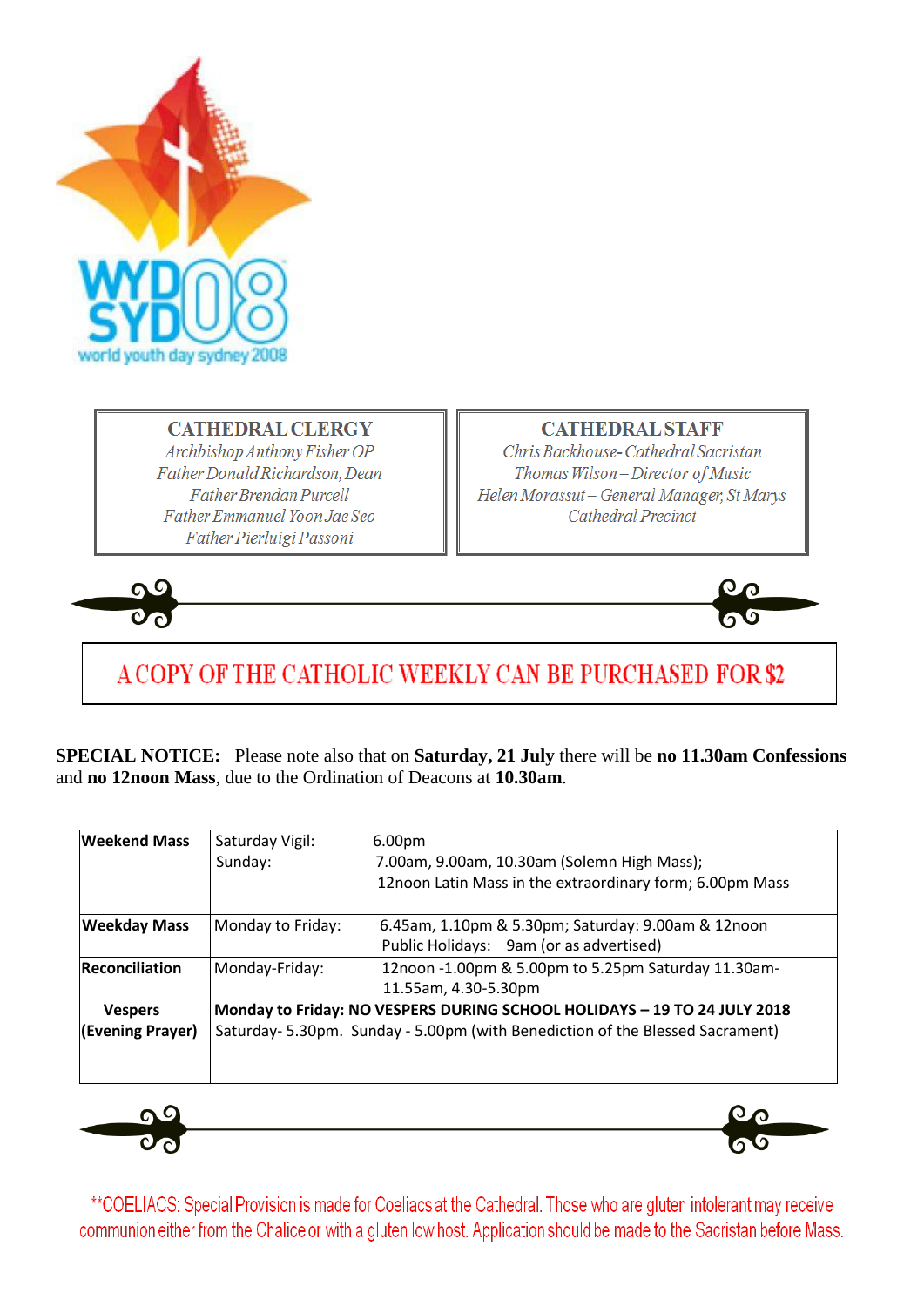

#### **CATHEDRAL NOTICES ……**

**SPECIAL NOTICE:** Please note also that on **Saturday, 21 July** there will be **no 11.30am Confessions** and **no 12noon Mass**, due to the Ordination of Deacons at **10.30am**.

#### **TOURS OF ST MARY'S CATHEDRAL:**

Our tour guides would love to take you through the history of our mother church in Sydney on **weekdays at 10am, 10.30am and a visit at 1.45pm or 2pm.** Please send a request to **[info@stmaryscathedral.org.au](mailto:info@stmaryscathedral.org.au)** or call **(02) 9220 0400** to book your tour. *Please note: minimum tour group numbers of 10 required; also no tours on Fridays as the Crypt can be closed at short notice.*

**WORLD YOUTH JANUARY 2019.** The Catholic Archdiocese of Sydney invites young adults to pre-register for the WYD2019 Panama via Washington DC pilgrimage, which will be led by His Grace, Archbishop Anthony Fisher OP. Pilgrims wishing to accept the offer of a subsidy need to pre-register by depositing a minimum, non-refundable deposit of \$1,000. The deposit will confirm your place on the pilgrimage. The Archdiocese will then add \$1,000 to your account. The Indicative cost of the pilgrimage is \$8,686. For pilgrims considering the optional Mexico extension, the indicative total cost is \$9,786. Note that should the pilgrimage not go ahead as planned, all deposits shall be returned in full. For more information and deposit details please contact **abbel.gaspi;@sydneycatholic.org.**

#### **EMBRACE, YOUNG ADULTS GROUP.**

Embrace is St Mary's group for young people of 18-35 yrs old from all cultures and backgrounds. We meet **every Sunday at St Mary's Cathedral House, adjacent to the Cathedral, after the 6.00pm Mass.** Our activities and youth projects are designed to support spiritual development and encourage active practice of our faith. For **22 July**, Embrace will host *Father Epeli Qimaqima (Vocations Director, Vocation Centre) who will give a talk on 'How to Hear God's Voice' (Pt 2).* You are welcome to join: please call/text Embrace Coordinator on **0404 008 870** or write to **[embrace@stmaryscathedral.org.au](mailto:embrace@stmaryscathedral.org.au)**.

#### **ST VINCENT DE PAUL – REDFERN.**

Over the last 20 years, St Vincent de Paul Society has been running the Sharing of the Meal at SVDP Catholic Church in Redfern - 117 Redfern St Redfern. **Every Tuesday and Friday from 8.45am to 10.45am.** We are looking for volunteers. If anyone is interested we would love to hear from you. It could be a once a month support or every week. Please call **Jenny Carter** on **0407 977 180** if you are interested. It is a gathering place for the homeless and disadvantaged in the community of Redfern.

**CATHOLICCARE SYDNEY.** Do you know any seniors in your community who could use a little help at home? Our home care services help seniors to enjoy living independently in their own home with comfort and confidence. **Call CCareline on 13 18 19 to find out more.**

**WORLD MEETING OF FAMILIES – 21-26 AUGUST 2018** Dublin, Ireland, has been chosen by Pope Francis to host the next World Meeting of Families from **21-26 August 2018**. Guided by the theme "The Gospel of the Family: Joy for the World". Held every three years, this major international event brings together families from across the world to celebrate, pray and reflect upon the central importance of marriage and the family as the cornerstone of our lives, of society and of the Church. For further information: **[https://www.worldmeeting2018.ie/en/.](https://www.worldmeeting2018.ie/en/)**